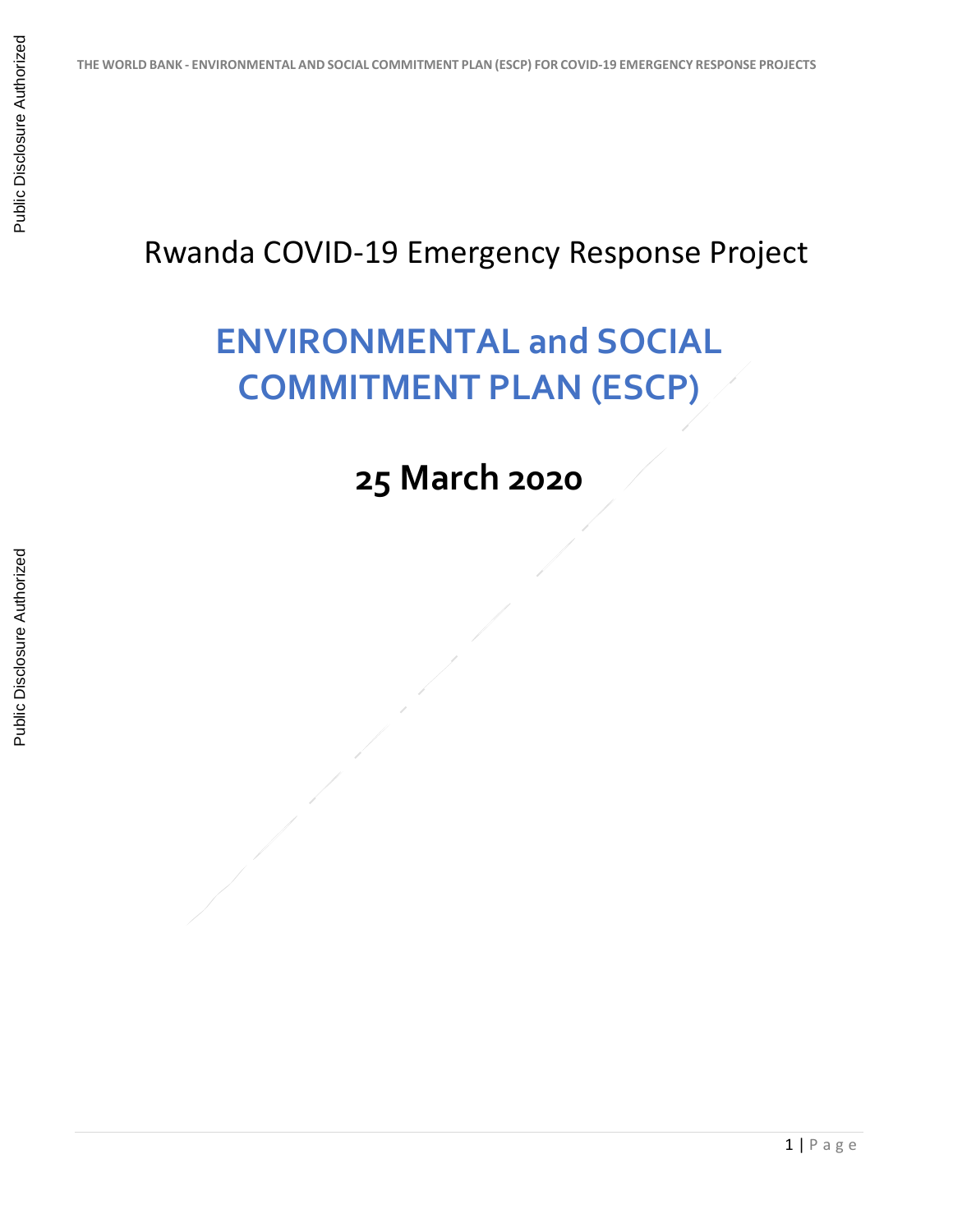## **ENVIRONMENTAL AND SOCIAL COMMITMENT PLAN**

- 1. The Republic of Rwanda hereinafter the Borrower will implement the Rwanda COVID-19 Emergency Response Project (the **Project**), with the involvement of the Ministry of Health and Rwanda Biomedical Center (RBC). The *International Development Association (hereinafter the Association])* has agreed to provide financing for the Project.
- 2. The Borrower will implement material measures and actions so that the Project is implemented in accordance with the Environmental and Social Standards (**ESSs**). This Environmental and Social Commitment Plan (**ESCP**) sets out material measures and actions, any specific documents or plans, as well as the timing for each of these.
- 3. The Borrower will also comply with the provisions of any other E&S documents required under the ESF and referred to in this ESCP, such as the Environmental and Social Management Framework, any Environmental and Social Management Plan (ESMP), any Infection Control and Waste Management Plan (ICWMP) and the Stakeholder Engagement Plan, and the timelines specified in that [those] document(s).
- 4. The Borrower is responsible for compliance with all requirements of the ESCP even when implementation of specific measures and actions is conducted by the Ministry, agency or unit referenced in 1. above.
- 5. Implementation of the material measures and actions set out in this ESCP will be monitored and reported to the Association by the Borrower as required by the ESCP and the conditions of the legal agreement, and the Association will monitor and assess progress and completion of the material measures and actions throughout implementation of the Project.
- 6. As agreed by the Association and the Borrower, this ESCP may be revised from time to time during Project implementation, to reflect adaptive management of Project changes and unforeseen circumstances or in response to assessment of Project performance conducted under the ESCP itself. In such circumstances, the Borrower through its delegated representatives will agree to the changes with the Association and will update the ESCP to reflect such changes. Agreement on changes to the ESCP will be documented through the exchange of letters signed between the Association and the Borrower. The Borrower will promptly disclose the updated ESCP.
- 7. Where Project changes, unforeseen circumstances, or Project performance result in changes to the risks and impacts during Project implementation, the Borrower shall provide additional funds, if needed, to implement actions and measures to address such risks and impacts.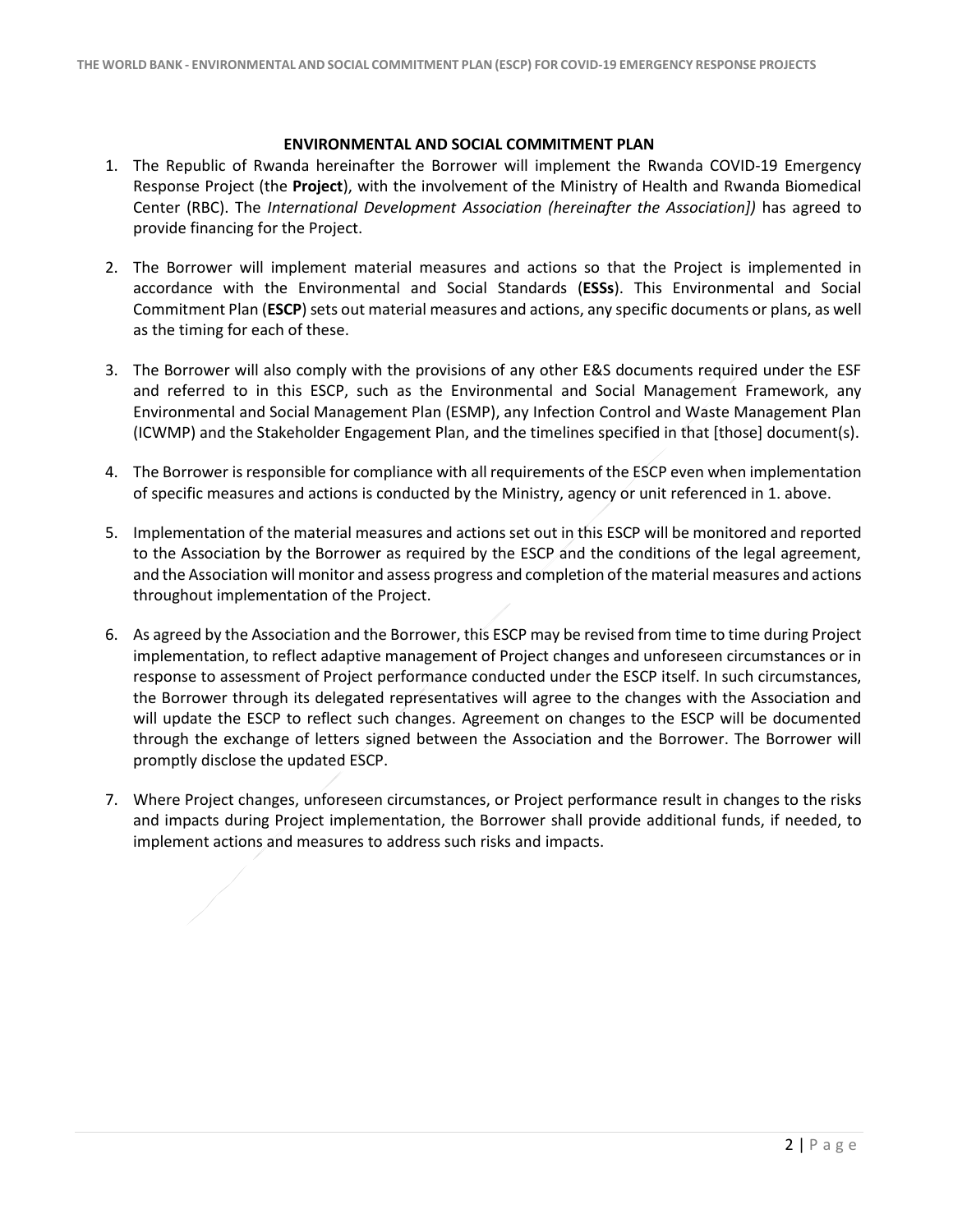**THE WORLD BANK - ENVIRONMENTAL AND SOCIAL COMMITMENT PLAN (ESCP) FOR COVID-19 EMERGENCY RESPONSE PROJECTS**

| <b>MATERIAL MEASURES AND ACTIONS</b>                                                  |                                                                                                                                                                                                                                                                                                                                                                                                                                                 | <b>TIMEFRAME</b>                                                                                                                               | <b>RESPONSIBLE ENTITY/AUTHORITY</b>                   |  |  |
|---------------------------------------------------------------------------------------|-------------------------------------------------------------------------------------------------------------------------------------------------------------------------------------------------------------------------------------------------------------------------------------------------------------------------------------------------------------------------------------------------------------------------------------------------|------------------------------------------------------------------------------------------------------------------------------------------------|-------------------------------------------------------|--|--|
|                                                                                       | <b>MONITORING AND REPORTING</b>                                                                                                                                                                                                                                                                                                                                                                                                                 |                                                                                                                                                |                                                       |  |  |
| A                                                                                     | REGULAR REPORTING: Prepare and submit to the Association regular monitoring<br>reports on the environmental, social, health and safety (ESHS) performance of<br>the Project, including but not limited to, stakeholder engagement activities and<br>grievances log.                                                                                                                                                                             | Quarterly throughout the Project<br>implementation period                                                                                      | Ministry of Health/Rwanda<br><b>Biomedical Center</b> |  |  |
| В                                                                                     | International Alignment. The MoH will review the Project's implementation,<br>monitoring, and reporting on environmental and social matters under the<br>Project in line with updated WHO updated guidance on COVID-19.                                                                                                                                                                                                                         | Reporting quarterly throughout the<br>Project implementation period.                                                                           | Ministry of Health/Rwanda<br><b>Biomedical Center</b> |  |  |
| <b>ESS 1: ASSESSMENT AND MANAGEMENT OF ENVIRONMENTAL AND SOCIAL RISKS AND IMPACTS</b> |                                                                                                                                                                                                                                                                                                                                                                                                                                                 |                                                                                                                                                |                                                       |  |  |
| 1.1                                                                                   | <b>ORGANIZATIONAL STRUCTURE: Rwanda Biomedical Center (RBC) shall maintain</b><br>the Single Project Implementation Unit with qualified staff and resources to<br>support management of ESHS risks and impacts of the Project including qualified<br>environmental and social risk management specialists. Environmental and social<br>risk management specialists will be appointed from existing [RBC] staff or hired<br>as deemed necessary. | Full<br><b>PIU</b><br>before<br>established<br>commencement of Project activities and<br>maintained<br>throughout<br>Project<br>implementation | Ministry of Health/Rwanda<br><b>Biomedical Center</b> |  |  |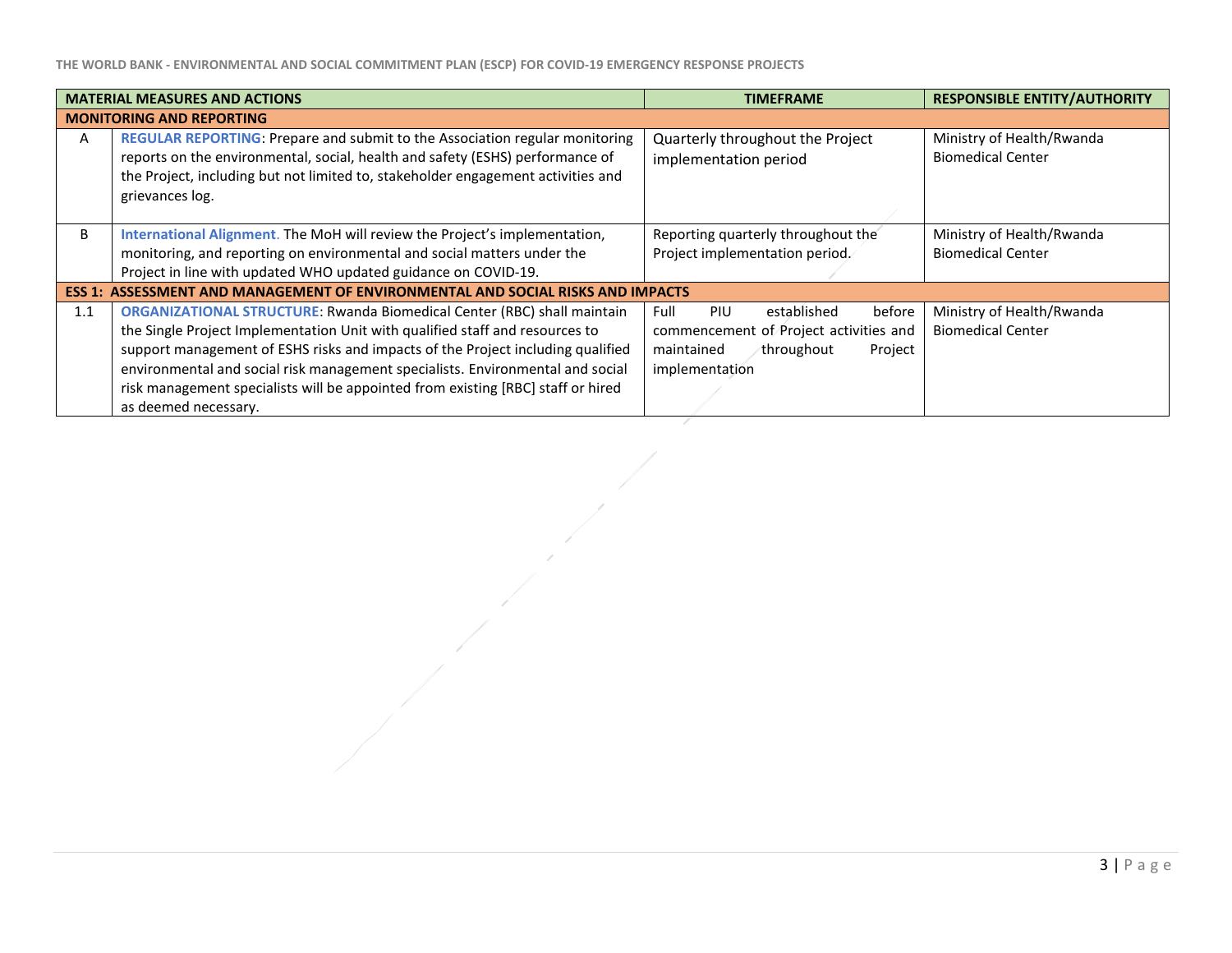| <b>MATERIAL MEASURES AND ACTIONS</b> |    |                                                                                                                                                                | <b>TIMEFRAME</b> | <b>RESPONSIBLE ENTITY/AUTHORITY</b>                                         |                           |
|--------------------------------------|----|----------------------------------------------------------------------------------------------------------------------------------------------------------------|------------------|-----------------------------------------------------------------------------|---------------------------|
| 1.2                                  |    | ENVIRONMENTAL AND SOCIAL ASSESSMENT/MANAGEMENT PLANS AND                                                                                                       |                  |                                                                             | Ministry of Health/Rwanda |
|                                      |    | <b>INSTRUMENTS/ CONTRACTORS</b>                                                                                                                                |                  |                                                                             | <b>Biomedical Center</b>  |
|                                      |    | a. Prepare, disclose and adopt the Environmental and Social Management                                                                                         | a.               | The ESMF shall be prepared,                                                 |                           |
|                                      |    | Framework (ESMF). The ESMF will include a template for Infection Control and                                                                                   |                  | disclosed and adopted within one (1)                                        |                           |
|                                      |    | Waste Management Plan (ICWMP) based on the existing ICWMP prepared for                                                                                         |                  | month after the Effectiveness Date,                                         |                           |
|                                      |    | the Rwanda SPRP project (updated in March 2020) as well as a template for                                                                                      |                  |                                                                             |                           |
|                                      |    | Environmental and Social Management Plan (ESMP) as necessary for isolation                                                                                     |                  |                                                                             |                           |
|                                      |    | centers construction.                                                                                                                                          |                  |                                                                             |                           |
|                                      |    |                                                                                                                                                                |                  | Assessment shall be conducted                                               |                           |
|                                      | b. | Assess the environmental and social risks and impacts of proposed Project<br>activities - including to ensure that individuals or groups who, because of their | b.               | before the carrying out of the                                              |                           |
|                                      |    | particular circumstances, may be disadvantaged or vulnerable, have access to                                                                                   |                  | relevant Project activities.                                                |                           |
|                                      |    | the development benefits resulting from the Project - in accordance with ESSs                                                                                  |                  |                                                                             |                           |
|                                      |    | and the ESMF.                                                                                                                                                  |                  |                                                                             |                           |
|                                      |    |                                                                                                                                                                |                  |                                                                             |                           |
|                                      | c. | Prepare, publicly consult, disclose, adopt, and implement Infection Control                                                                                    | c.               | Before carrying out of the relevant                                         |                           |
|                                      |    | and Waste Management Plans, Environmental and Social Management Plans                                                                                          |                  | Project activities, and thereafter                                          |                           |
|                                      |    | and/or other instruments, if required for the respective Project activities                                                                                    |                  | throughout the carrying out of such                                         |                           |
|                                      |    | based on the screening and assessment process, in accordance with the ESSs,                                                                                    |                  | activities.                                                                 |                           |
|                                      |    | the ESMF, the EHSGs and other relevant Good International Industry Practice                                                                                    |                  |                                                                             |                           |
|                                      |    | (GIIP) including relevant WHO Guidelines related to COVID-19, in a manner                                                                                      |                  |                                                                             |                           |
|                                      |    | acceptable to the Association.                                                                                                                                 |                  |                                                                             |                           |
|                                      |    |                                                                                                                                                                |                  |                                                                             |                           |
|                                      | d. | Incorporate the relevant aspects of this ESCP, including, inter alia, any<br>Environmental and Social Management Plans or other instruments, ESS2              | d.               | Before launching the procurement<br>process for the relevant activities and |                           |
|                                      |    | requirements, and any other required ESHS measures, into the ESHS                                                                                              |                  | thereafter throughout the carrying                                          |                           |
|                                      |    | specifications of the procurement documents and contracts with contractors                                                                                     |                  | out of such activities.                                                     |                           |
|                                      |    | and supervising firms. Thereafter ensure that the contractors and supervising                                                                                  |                  |                                                                             |                           |
|                                      |    | firms comply with the ESHS specifications of their respective contracts.                                                                                       |                  |                                                                             |                           |
|                                      |    |                                                                                                                                                                |                  |                                                                             |                           |
|                                      | e. | Update Environmental and Social Management Plans, And Infection Control                                                                                        |                  |                                                                             |                           |
|                                      |    | and Waste Management Plans or other instruments based on updated                                                                                               | е.               | Throughout project implementation                                           |                           |
|                                      |    | guidance by WHO on COVID19.                                                                                                                                    |                  |                                                                             |                           |
|                                      |    |                                                                                                                                                                |                  |                                                                             |                           |
|                                      |    |                                                                                                                                                                |                  |                                                                             |                           |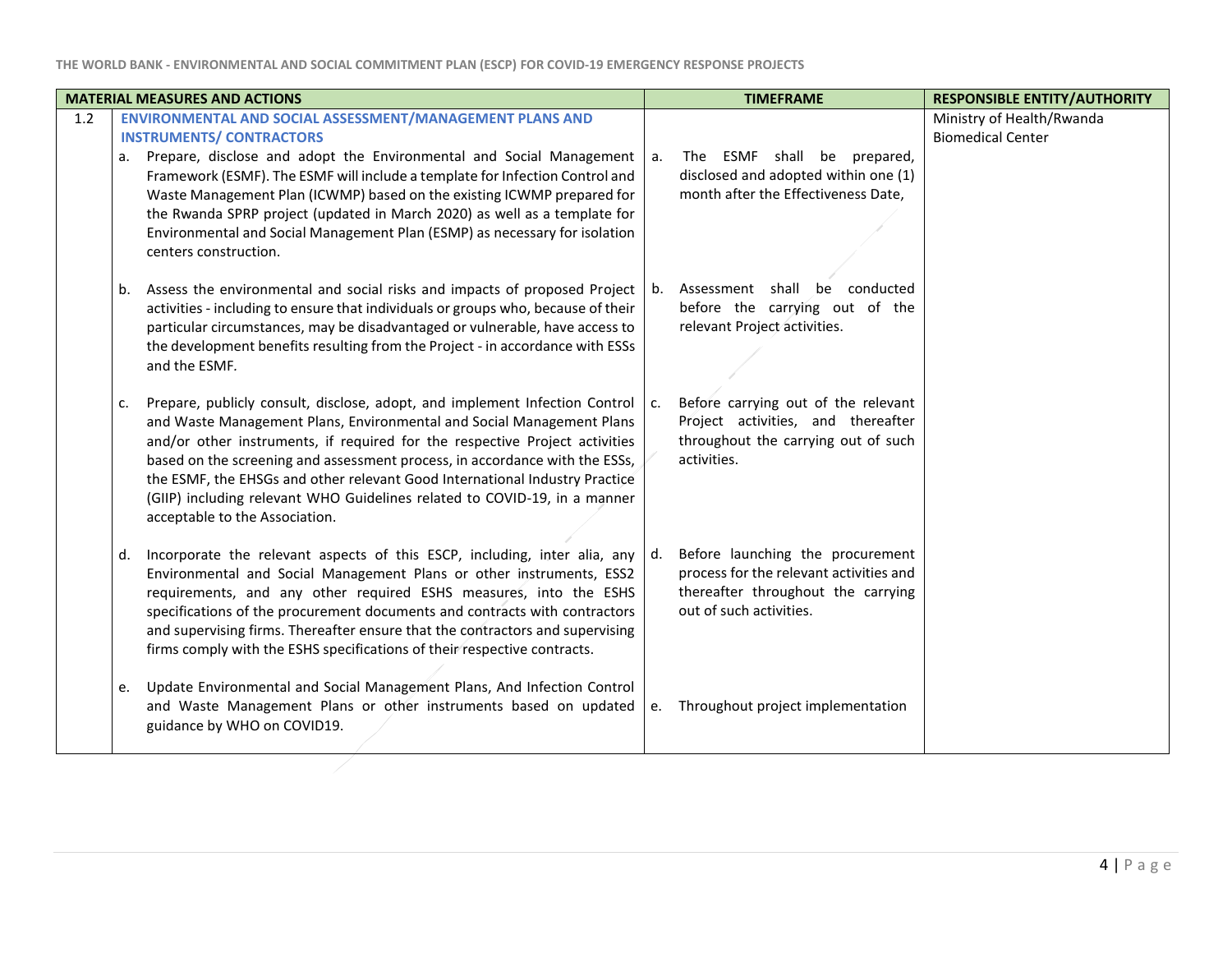| <b>MATERIAL MEASURES AND ACTIONS</b> |                                                                                                                                                                                                                                                                                                                                                                                                                                                                                                                                                                                                                                                                                                                                                                                                                                                                                                                      | <b>TIMEFRAME</b>                                                      | <b>RESPONSIBLE ENTITY/AUTHORITY</b>            |
|--------------------------------------|----------------------------------------------------------------------------------------------------------------------------------------------------------------------------------------------------------------------------------------------------------------------------------------------------------------------------------------------------------------------------------------------------------------------------------------------------------------------------------------------------------------------------------------------------------------------------------------------------------------------------------------------------------------------------------------------------------------------------------------------------------------------------------------------------------------------------------------------------------------------------------------------------------------------|-----------------------------------------------------------------------|------------------------------------------------|
| 1.3                                  | <b>EXCLUSIONS:</b> Exclude the following type of activities as ineligible for<br>financing under the Project:<br>Laboratory activities that may require BSL3 lab facilities<br>$\bullet$<br>Activities that may cause long term, permanent and/or<br>irreversible (e.g. loss of major natural habitat) impacts<br>Activities that have high probability of causing serious adverse<br>$\bullet$<br>effects to human health and/or the environment<br>Activities that may adverse social impacts and may give rise to<br>significant social conflict<br>Activities which would require Free Prior Informed Consent.<br>Activities that may affect lands or rights of indigenous people or<br>٠<br>other vulnerable minorities,<br>Activities that may involve permanent resettlement or land<br>acquisition, impacts on cultural heritage<br>All the other excluded activities set out in the ESMF of the<br>Project. | During the assessment process conducted<br>under action 1.2.a. above. | Ministry of Health/Rwanda Biomedical<br>Center |
|                                      | <b>ESS 2: LABOR AND WORKING CONDITIONS</b>                                                                                                                                                                                                                                                                                                                                                                                                                                                                                                                                                                                                                                                                                                                                                                                                                                                                           |                                                                       |                                                |
| 2.1                                  | Relevant aspects of this standard shall be considered, as needed, under<br>action 1.2 above.                                                                                                                                                                                                                                                                                                                                                                                                                                                                                                                                                                                                                                                                                                                                                                                                                         | Throughout Project implementation.                                    |                                                |
| 2.2                                  | LABOR MANAGEMENT: The Project shall be carried out in accordance<br>with the applicable requirements of ESS2, in a manner acceptable to the<br>Association, including through, inter alia, implementing adequate<br>occupational health and safety measures (including emergency<br>preparedness and response measures), setting out grievance<br>arrangements for Project workers, and incorporating labor requirements<br>into the ESHS specifications of the procurement documents and<br>contracts with contractors and supervising firms.                                                                                                                                                                                                                                                                                                                                                                       | Throughout Project implementation.                                    | Ministry of Health/Rwanda Biomedical<br>Center |
|                                      | <b>ESS 3: RESOURCE EFFICIENCY AND POLLUTION PREVENTION AND</b>                                                                                                                                                                                                                                                                                                                                                                                                                                                                                                                                                                                                                                                                                                                                                                                                                                                       |                                                                       |                                                |
|                                      | <b>MANAGEMENT</b>                                                                                                                                                                                                                                                                                                                                                                                                                                                                                                                                                                                                                                                                                                                                                                                                                                                                                                    |                                                                       |                                                |
| 3.1                                  | Relevant aspects of this standard shall be considered, as needed, under<br>action 1.2 above, including, inter alia, measures to: manage health care<br>wastes, and other types of hazardous and non-hazardous wastes. Use of<br>resources (water, air, etc.) should follow relevant WHO environmental<br>infections control guidelines standards for medical facilities.                                                                                                                                                                                                                                                                                                                                                                                                                                                                                                                                             | Throughout Project implementation.                                    | Ministry of Health/Rwanda Biomedical<br>Center |
|                                      | <b>ESS 4: COMMUNITY HEALTH AND SAFETY</b>                                                                                                                                                                                                                                                                                                                                                                                                                                                                                                                                                                                                                                                                                                                                                                                                                                                                            |                                                                       |                                                |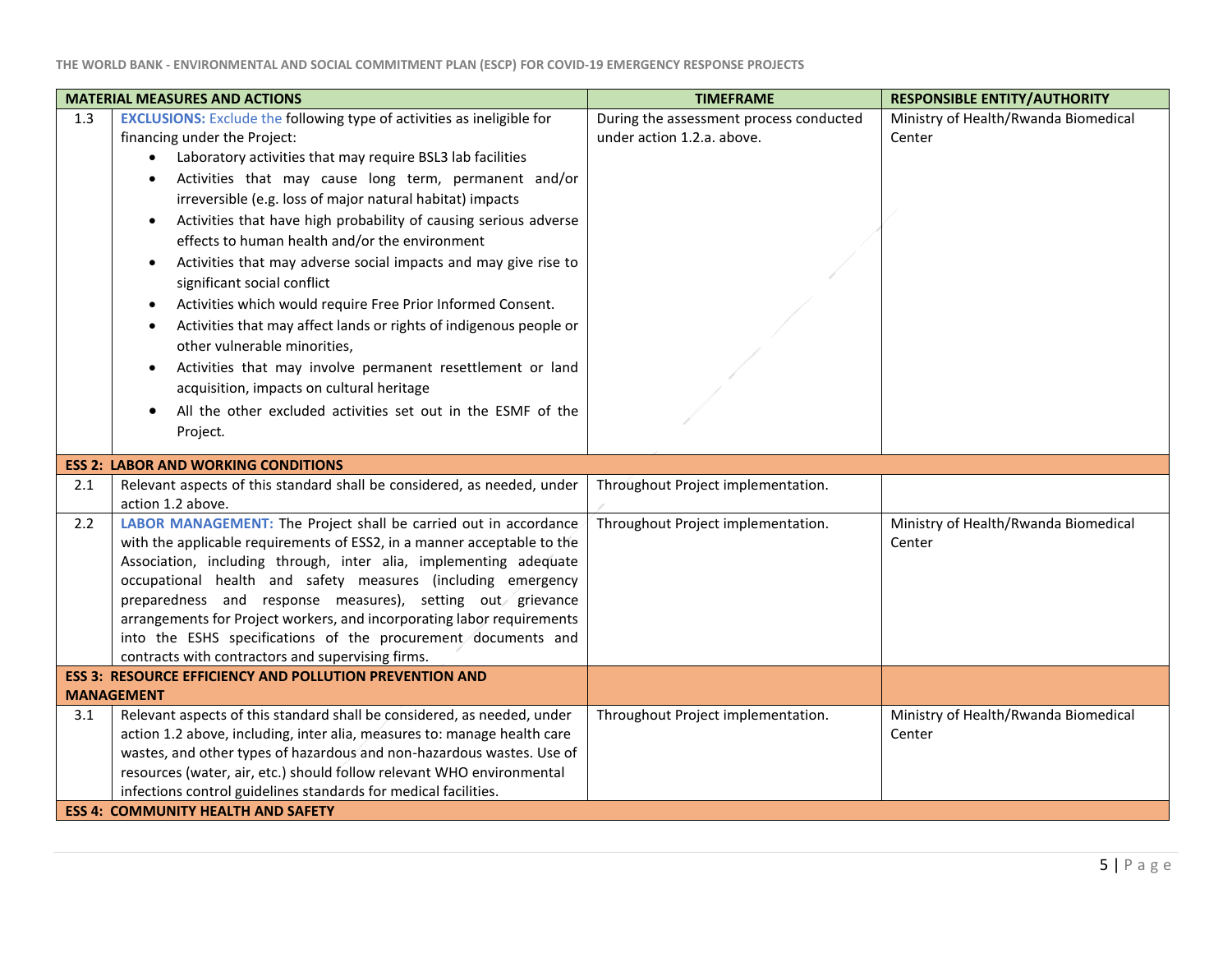| <b>MATERIAL MEASURES AND ACTIONS</b> |                                                                                                                                                                                                                                                                                                                                                                                                                                                                                                                                                                                              | <b>TIMEFRAME</b>                   | <b>RESPONSIBLE ENTITY/AUTHORITY</b>            |
|--------------------------------------|----------------------------------------------------------------------------------------------------------------------------------------------------------------------------------------------------------------------------------------------------------------------------------------------------------------------------------------------------------------------------------------------------------------------------------------------------------------------------------------------------------------------------------------------------------------------------------------------|------------------------------------|------------------------------------------------|
| 4.1                                  | Relevant aspects of this standard shall be considered, as needed, under<br>action 1.2 above, including, inter alia, measures to: minimize the<br>potential for community exposure to communicable diseases; ensure<br>that individuals or groups who, because of their particular<br>circumstances, may be disadvantaged or vulnerable have access to the<br>development benefits resulting from the Project; manage the risks of<br>the use of security personnel; manage the risks of labor influx; and<br>prevent and respond to sexual exploitation and abuse, and sexual<br>harassment. | Throughout Project implementation. | Ministry of Health/Rwanda Biomedical<br>Center |
|                                      | <b>ESS 5: LAND ACQUISITION, RESTRICTIONS ON LAND USE AND INVOLUNTARY RESETTLEMENT</b>                                                                                                                                                                                                                                                                                                                                                                                                                                                                                                        |                                    |                                                |
| 5.1                                  | Relevant aspects of this standard shall be considered, as needed, under<br>action 1.2 above.                                                                                                                                                                                                                                                                                                                                                                                                                                                                                                 | Throughout Project implementation. | Ministry of Health/Rwanda Biomedical<br>Center |
| 5.2                                  | All project-related construction will be undertaken within existing<br>facilities and thus at this point ESS5 is not considered relevant. In case<br>land acquisition would be necessary, plans will be developed in<br>accordance with ESS5 to the satisfaction of the Bank prior to<br>commencement of any land acquisition and displacement.                                                                                                                                                                                                                                              | Throughout Project implementation. | Ministry of Health/Rwanda Biomedical<br>Center |
|                                      | <b>ESS 6: BIODIVERSITY CONSERVATION AND SUSTAINABLE MANAGEMENT OF</b><br><b>LIVING NATURAL RESOURCES</b>                                                                                                                                                                                                                                                                                                                                                                                                                                                                                     |                                    |                                                |
|                                      | Relevant aspects of this standard shall be considered, as needed, under<br>action 1.2 above.                                                                                                                                                                                                                                                                                                                                                                                                                                                                                                 | Throughout Project implementation. | Ministry of Health/Rwanda Biomedical<br>Center |
|                                      | ESS 7: INDIGENOUS PEOPLES/SUB-SAHARAN AFRICAN HISTORICALLY                                                                                                                                                                                                                                                                                                                                                                                                                                                                                                                                   |                                    |                                                |
|                                      | UNDERSERVED TRADITIONAL LOCAL COMMUNITIES                                                                                                                                                                                                                                                                                                                                                                                                                                                                                                                                                    |                                    |                                                |
| 7.1                                  | Relevant aspects of this standard shall be considered, as needed, under<br>action 1.2 above.                                                                                                                                                                                                                                                                                                                                                                                                                                                                                                 | Throughout Project implementation. | Ministry of Health/Rwanda Biomedical<br>Center |
| 7.2                                  | The Borrower will ensure that SSAHUTLC communities are appropriately<br>informed and can share in the benefits of the project in an inclusive and<br>culturally appropriate manner (i.e. prevention and treatment) with<br>provisions included in the SEP, in accordance with ESS7.                                                                                                                                                                                                                                                                                                          | Throughout Project implementation. | Ministry of Health/Rwanda Biomedical<br>Center |
| 7.3                                  | In case SSAHUTLC communities would be affected by quarantine<br>provisions, site-specific approaches would be prepared to ensure<br>adequate consideration of their specific cultural needs in accordance<br>with ESS7, to the satisfaction of the Bank.                                                                                                                                                                                                                                                                                                                                     | Throughout Project implementation. | Ministry of Health/Rwanda Biomedical<br>Center |
|                                      | <b>ESS 8: CULTURAL HERITAGE</b>                                                                                                                                                                                                                                                                                                                                                                                                                                                                                                                                                              |                                    |                                                |
|                                      | Relevant aspects of this standard shall be considered, as needed, under<br>action 1.2 above.                                                                                                                                                                                                                                                                                                                                                                                                                                                                                                 | Throughout Project implementation. | Ministry of Health/Rwanda Biomedical<br>Center |
|                                      | <b>ESS 9: FINANCIAL INTERMEDIARIES</b>                                                                                                                                                                                                                                                                                                                                                                                                                                                                                                                                                       |                                    |                                                |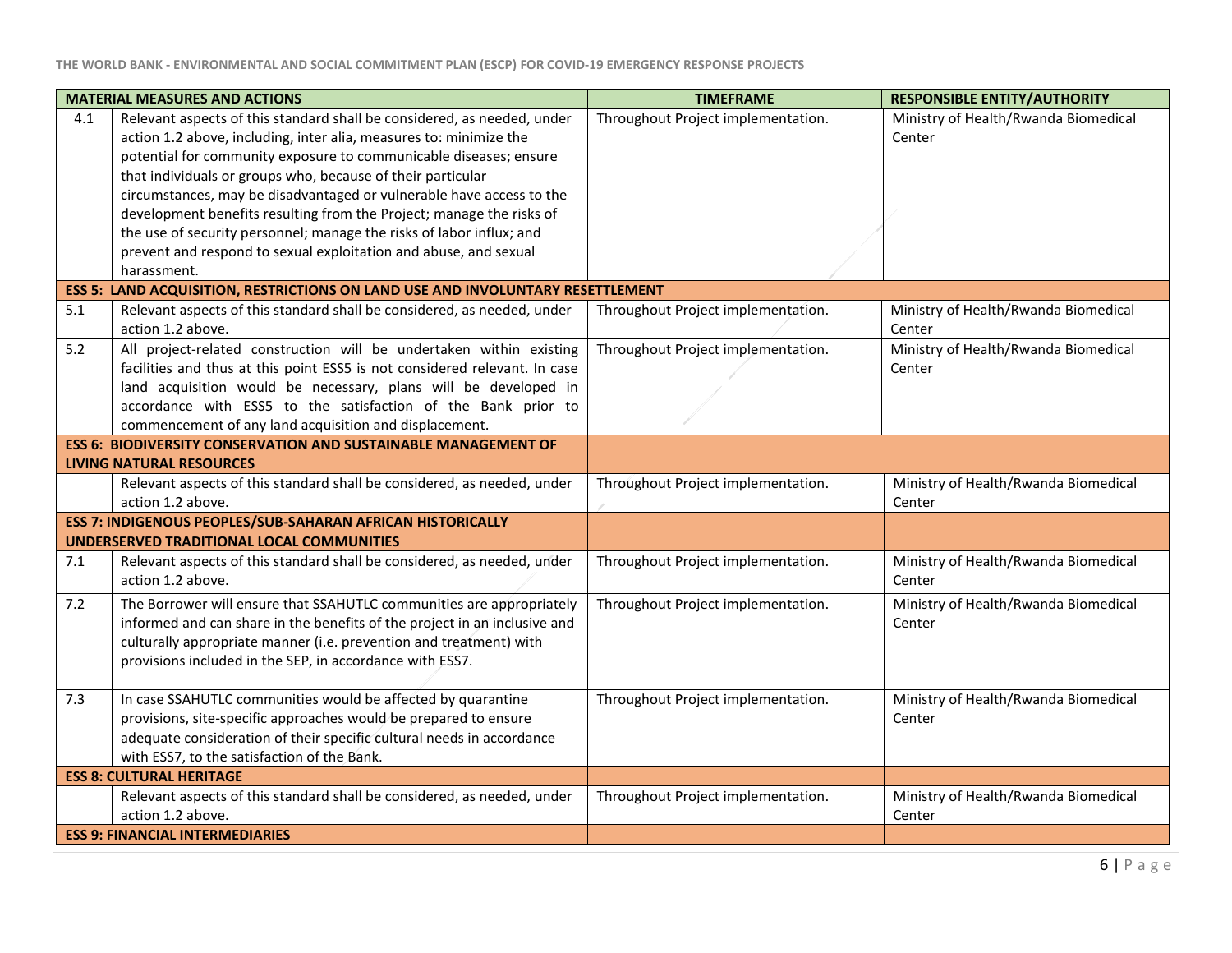**THE WORLD BANK - ENVIRONMENTAL AND SOCIAL COMMITMENT PLAN (ESCP) FOR COVID-19 EMERGENCY RESPONSE PROJECTS**

| <b>MATERIAL MEASURES AND ACTIONS</b> |                                                                          | <b>TIMEFRAME</b>                          | <b>RESPONSIBLE ENTITY/AUTHORITY</b>  |
|--------------------------------------|--------------------------------------------------------------------------|-------------------------------------------|--------------------------------------|
|                                      | Not relevant based on the project design                                 |                                           |                                      |
|                                      |                                                                          |                                           |                                      |
|                                      | <b>ESS 10: STAKEHOLDER ENGAGEMENT AND INFORMATION DISCLOSURE</b>         |                                           |                                      |
| 10.1                                 | STAKEHOLDER ENGAGEMENT PLAN: Prepare and disclose, a draft               | A draft SEP shall be prepared before the  | Ministry of Health/Rwanda Biomedical |
|                                      | Stakeholder Engagement Plan (SEP) consistent with ESS10, in a manner     | Board presentation date and disclosed     | Center                               |
|                                      | acceptable to the Association.                                           | within 1 month after Effectiveness Date   |                                      |
| 10.2                                 | <b>UPDATE SEP:</b> Update the SEP, with the inclusion of a risk          | The updated SEP will be prepared within 1 | Ministry of Health/Rwanda Biomedical |
|                                      | communication and community engagement (RCCE) strategy, to be            | month after the Effectiveness Date.       | Center                               |
|                                      | finalized under the Project in line with WHO guidance on "Risk           |                                           |                                      |
|                                      | communication and community engagement (RCCE) readiness and              |                                           |                                      |
|                                      | response to the 2019 novel coronavirus (2019-nCoV)" (January 26,         |                                           |                                      |
|                                      | 2020), and adopt it consistent with ESS10, in a manner acceptable to     |                                           |                                      |
|                                      | the Association.                                                         |                                           |                                      |
| 10.3                                 | <b>STAKEHOLDER ENGAGEMENT AND INFORMATION DISCLOSURE:</b>                | Throughout Project implementation.        | Ministry of Health/Rwanda Biomedical |
|                                      | Implement the Stakeholder Engagement Plan (SEP) consistent with          |                                           | Center                               |
|                                      | ESS10, including the use of different, culturally appropriate            |                                           |                                      |
|                                      | communication approaches to ensure communication also with the           |                                           |                                      |
|                                      | most vulnerable, including illiterate and people with disabilities and   |                                           |                                      |
|                                      | hard to reach communities.                                               |                                           |                                      |
| 10.4                                 | CASE MANAGEMENT: In line with the SEP, the Project will ensure           | Throughout Project implementation.        | Ministry of Health/Rwanda Biomedical |
|                                      | systematic case management, allowing communication between               |                                           | Center                               |
|                                      | quarantined people and their relatives.                                  |                                           |                                      |
| 10.5                                 | <b>GRIEVANCE MECHANISM:</b> Accessible grievance arrangements shall be   | Throughout Project implementation.        | Ministry of Health/Rwanda Biomedical |
|                                      | made publicly available to receive and facilitate resolution of concerns |                                           | Center                               |
|                                      | and grievances in relation to the Project, consistent with ESS10, in a   |                                           |                                      |
|                                      | manner acceptable to the Association.                                    |                                           |                                      |
|                                      | <b>CAPACITY SUPPORT (TRAINING)</b>                                       |                                           |                                      |
|                                      | Training topics will among others include:                               | Throughout Project implementation.        | Ministry of Health/Rwanda Biomedical |
|                                      | COVID-19 Infection Prevention and Control Recommendations<br>$\bullet$   |                                           | Center                               |
|                                      | Laboratory biosafety guidance related to the COVID-19<br>$\bullet$       |                                           |                                      |
|                                      | Specimen collection and shipment<br>$\bullet$                            |                                           |                                      |
|                                      | Standard precautions for COVID-19 patients<br>$\bullet$                  |                                           |                                      |
|                                      | Security management plan<br>$\bullet$                                    |                                           |                                      |
|                                      | Risk communication and community engagement                              |                                           |                                      |
|                                      | Grievance redress mechanisms                                             |                                           |                                      |
|                                      | WHO and Africa CDC guidelines on quarantine including case               |                                           |                                      |
|                                      | management                                                               |                                           |                                      |